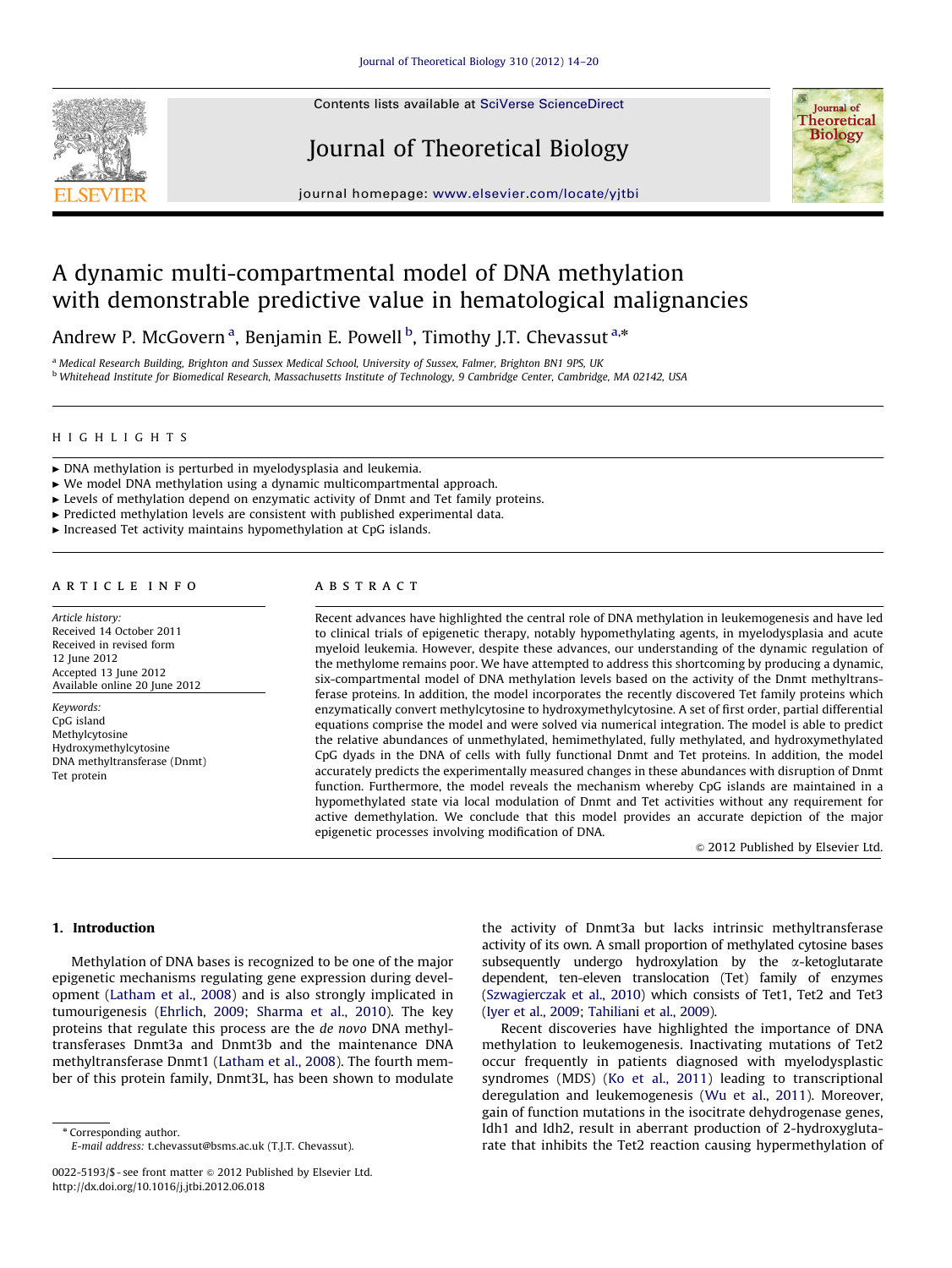leukemia cells in patients with acute myeloid leukemia (AML) ([Figueroa et al., 2010](#page-5-0)). Also in AML, inactivating mutations in Dnmt3a occur frequently and are associated with poor survival outcomes [\(Ley et al., 2010](#page-5-0)). Therefore, DNA methylation is clearly fundamental to the process of leukemogenesis and this is the basis of epigenetic therapies in patients with MDS and AML.

The density of CpGs throughout the genome is highly variable. Multiple clusters of high CpG density are observed upstream of many genes and have been termed CpG islands ([Bird et al., 1985;](#page-5-0) [Gardiner-Garden and Frommer, 1987](#page-5-0)). These islands appear to have a crucial role in regulating gene transcription and are principally unmethylated [\(Deaton and Bird, 2011](#page-5-0)). By contrast, the remainder of the DNA is generally methylated and has a relative paucity of CpG dinucleotides [\(Lander et al., 2001](#page-5-0)). This is presumably due to spontaneous deamination of methylcytosine to thymine for which there is no DNA repair mechanism ([Fryxell](#page-5-0) [and Zuckerkandl, 2000](#page-5-0); [Jabbari and Bernardi, 2004\)](#page-5-0). For the purpose of this model we refer to these regions of methylated DNA as  ${}^mCpG$  oceans to distinguish them from the unmethylated CpG islands.

The association between epigenetic dysregulation and malignancy has culminated in recent clinical trials of hypomethylating agents (5-azacytidine and 5-aza-2'-deoxycytidine) in MDS that show improved hematological responses, delayed leukemogenesis and improved overall survival ([Fenaux et al., 2009\)](#page-5-0). Despite these advances, however, an overall understanding of the dynamic regulation of the methylome remains elusive. The model we have developed attempts to address this issue and to provide insights into the intrinsic properties of the system comprised by the methylating enzymes. In particular, we address whether this system produces two intrinsically stable states which could account for the differential levels of methylation between the CpG islands and  ${}^m$ CpG oceans.

A previous model of this system using a Markov chain approach, without the incorporation of hydroxymethylation, demonstrated the two metastable states of hypermethylation and hypomethylation ([Sontag et al., 2006\)](#page-5-0). However, recent analysis of the impact of the Tet proteins on methylation levels ([Williams et al., 2011](#page-6-0)) and the discovery that hypomethylated regions correspond to the CpG islands suggests that rather than two intrinsically stable states, the relative enzyme activity is likely to be a function of the CpG density. This theory is further supported by [Bestor et al. \(1992\)](#page-5-0) who suggest that CpG islands are inherently refractory to methylation by the de novo methyltransferases. It therefore appears that preferential activity of epigenetic enzymes for certain areas of genomic DNA, specifically, CpG islands in the case of Tet and  ${}^m$ CpG oceans in the case of Dnmt3a and 3b, provides the mechanism by which variable methylation levels are maintained throughout the genome. A successful model of this system should, therefore, demonstrate a single stable state which can be induced into either a hypermethylated or a hypomethylated state through varying the activity of these enzymes. Such a model may be of benefit in understanding the dynamics of the methylome and in particular its importance to differentiation, tumorigenesis, and epigenetic therapy.

### 2. Model and methods

Our model is an extension of previous DNA methylation models ([Genereux et al., 2005;](#page-5-0) [Pfeifer et al., 1990](#page-5-0); [Sontag et al.,](#page-5-0) [2006\)](#page-5-0) with the additional incorporation of hydroxymethylation by the Tet protein family. Six principal dyad groups are considered; unmethylated CpG dyads (CpG/GpC), hemimethylated dyads (<sup>m</sup>CpG/GpC), fully methylated dyads (<sup>m</sup>CpG/GpC<sup>m</sup>), dyads



Fig. 1. A schematic of the six compartment model. Solid arrows indicate the flow between model compartments generated by the actions of the Dnmt or Tet enzyme families. Flow due to DNA replication is indicated by dashed lines, with each compartment contributing to two daughter compartments.

with a single methyl group and an hydroxymethyl group on the opposing strand  $(^{hm}CpG/GpC^m)$ , fully hydroxymethylated dyads  $\binom{hm}{p}$ CpG/GpC<sup>hm</sup>) and hemihydroxymethylated dyads ( $\binom{hm}{p}$ CpG/GpC). The transitions between these groups are demonstrated in Fig. 1. In addition to transitions due to the methylating and hydroxymethylating actions of the Dnmt and Tet enzymes, transitions due to DNA replication at cell division are also represented. During DNA replication only unmethylated cytosines are incorporated into the newly formed daughter strand opposite to CpGs on the parent DNA strand. Therefore, during cell division each fully methylated CpG dyad produces two hemimethylated dyads, each hemimethylated dyad produces one unmethylated dyad and one hemimethylated dyad, and so forth.

The total number of dyads in each state are given by  $x_1$ ,  $x_2$ ,  $x_3$ ,  $x_4$ ,  $x_5$  and  $x_6$  for CpG/GpC,  ${}^m$ CpG/GpC,  ${}^m$ CpG/GpC,  ${}^m$ CpG/GpC,  ${}^m$ CpG/GpC,  ${}^m$ CpG/GpC,  ${}^m$ CpG/GpC,  ${}^m$ CpG/GpC,  ${}^m$ CpG/GpC,  $h$ <sup>tm</sup>CpG/GpC<sup>hm</sup>, and  $h$ <sup>m</sup>CpG/GpC respectively. The rate of de novo methylation in a population of non-differentiating cells is assumed to be time-invariant and proportional to the total quantity of unmethylated CpGs  $(x_1)$ . The constant of proportionality is termed  $k_1$  giving the rate of de novo methylation as  $k_1x_1$ . The value of  $k_1$  is principally determined by the cumulative rate of action of the de novo methyltransferases (Dnmt3a, Dnmt3b and Dnmt3L). Similarly the rate of maintenance methylation is given by  $k_2x_2$ , where  $k_2$  is the proportion of hemimethylated CpGs which are fully methylated per unit time.  $k_2$  is determined by the copying fidelity of the methylcytosines to the daughter DNA strand, prior to replication, and this is principally mediated by the maintenance methyltransferase, Dnmt1. Similarly the rate of hydroxymethylation is given by  $k_3x_2$  in the case of hemimethylated dyads,  $k_4x_3$  for fully methylated dyads and  $k_5x_4$  for the  $h^{mn}CpG/GpC^m$  dyads. Having defined these proportions, the rate of change of abundance of the six CpG dyads can be described by a set of first order, inhomogeneous, partial differential equations

$$
\frac{\partial x_1}{\partial t} = (d - l - k_1)x_1 + dx_2 + dx_6 \tag{1}
$$

$$
\frac{\partial x_2}{\partial t} = k_1 x_1 - (l + k_2 + k_3) x_2 + 2dx_3 + dx_4 \tag{2}
$$

$$
\frac{\partial x_3}{\partial t} = k_2 x_2 - (d + l + k_4) x_3 \tag{3}
$$

$$
\frac{\partial x_4}{\partial t} = k_4 x_3 - (d + l + k_5) x_4 \tag{4}
$$

$$
\frac{\partial x_5}{\partial t} = k_5 x_4 - (d+1)x_5 \tag{5}
$$

$$
\frac{\partial x_6}{\partial t} = k_3 x_2 + dx_4 + 2dx_5 - k_6 \tag{6}
$$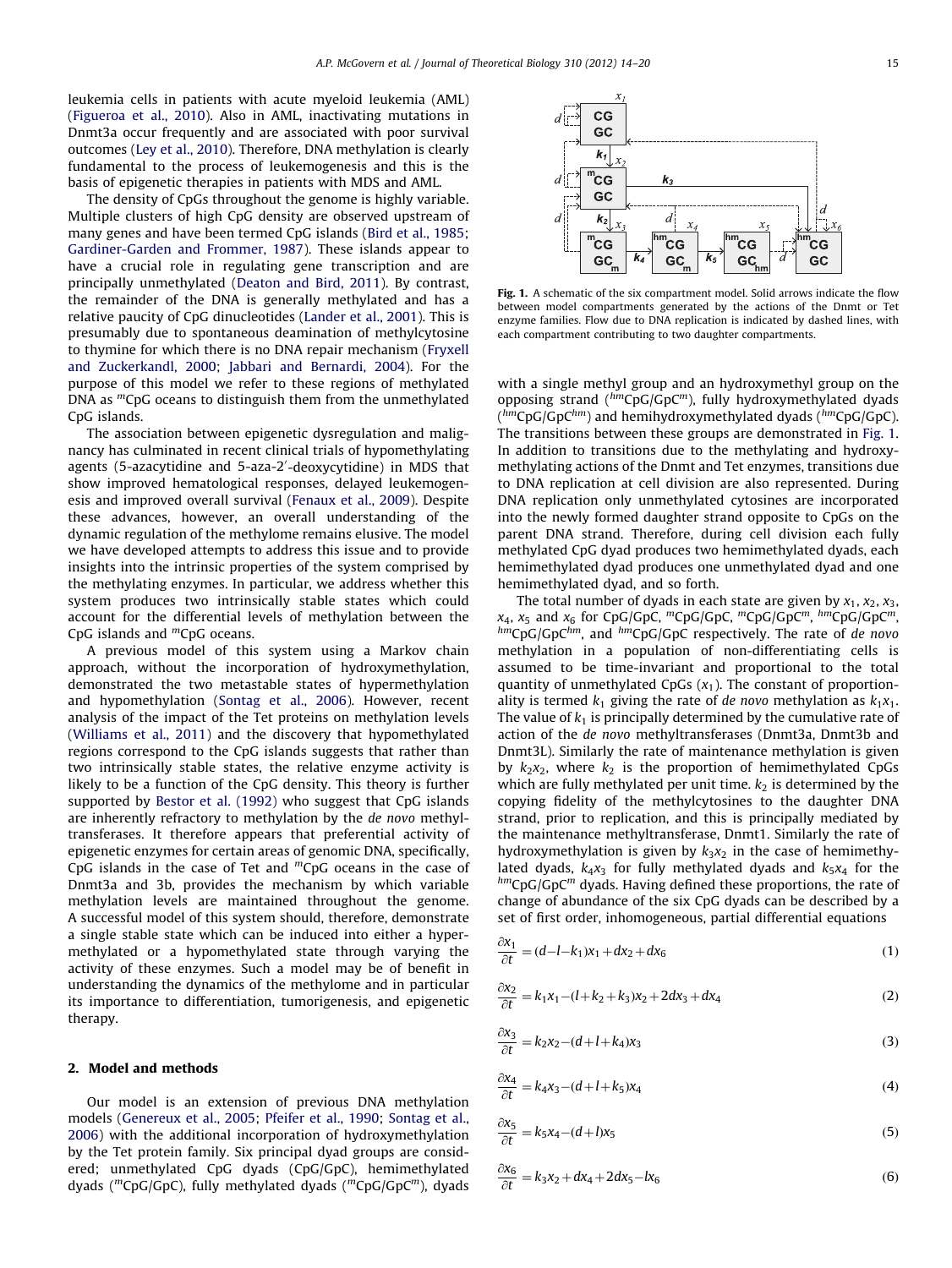where  $d$  is the cell division rate and  $l$  is the cell loss rate (due to cell death). During exponential growth, a value  $l = 0$  can be assumed. These partial derivatives were solved using fourth order Runge–Kutta numerical integration.

#### 2.1. Application to the global methylome

As these model compartments are likely to be genome invariant the model can be applied equally to the global methylome as well as to localized patterns of DNA methylation. The global fidelity of maintenance methylation by Dnmt1 has been variously estimated to be between 97.7% and 99.9% [\(Jackson et al., 2004;](#page-5-0) [Pfeifer et al.,](#page-5-0) [1990\)](#page-5-0). Selecting an approximate mean value within this estimated range of 99%,  $k_2$  can be calculated in terms of the cell division rate d from the relative probabilities of progression from the hemimethylated state, i.e. 99% become fully methylated and 1% remain hemimethylated until subsequent cell division. This requires the maintenance methylation constant to be greater than the cell division rate constant by a factor of 99 ( $k_2 = 99d$ ). The *de novo* methylation fraction occurring primarily through the action of Dnmt3a and Dnmt3b has been previously estimated at around 5–9% [\(Genereux](#page-5-0) [et al., 2005](#page-5-0); [Pfeifer et al., 1990\)](#page-5-0). However a hairpin-bisulfite analysis by [Laird et al. \(2004\)](#page-5-0) demonstrated a highly variable de novo methylation efficiency of 17% at hypermethylated sites and 1% at hypomethylated sites. In order to model the dominant effect of hypermethylated  ${}^m$ CpG oceans on the global methylome we have elected to use this higher value of 17%. This requires modeling a ratio between the cell division rate constant and the de novo methylation rate constant of 83:17. Therefore a value of  $k_1 = 17d/83 = 0.205d$ was selected.

Values for  $k_3$ ,  $k_4$ , and  $k_5$  are more difficult to reliably determine. There is currently no evidence to suggest that Tet has preferential activity for any particular methylated dyad. Therefore we assume  $k_3=k_4/2=k_5$ . No previous calculation for the rate of action of Tet has been published, however it is possible to fit the value of  $k_3$  to measured levels of  $<sup>hm</sup>C$ . [Tahiliani et al. \(2009\)](#page-6-0) measured the genomic</sup> content of  $h$ mC and mC in embryonic stem (ES) cells, as 4–6% and 55– 60% of MspI cleavage site (C\widehatCGG) respectively. Assuming that these values are representative of CpG sites as a whole this corresponds to a frequency of  $\hbar$ mC of 0.04–0.06% relative to all bases. However due to the structure of its cleavage site Msp1 is more likely to cleave at CpG rich regions and hence produce an over estimate for the global levels of  $^mC$  and  $^{\text{hm}}C$  density. We measured a value of 0.03% for  $h$ <sup>m</sup>C relative to all bases for ES cells, using mass spectrometry analysis, which is not subject to this bias (Ramsahoye, personal communication). Assuming all of this measured  $<sup>hm</sup>C$  exists as part</sup> of CpG dyads this corresponds to a relative abundance of  $\hbar m$ CpG of 3% compared to all CpG dyads. This may still represent an overestimate if there is hydroxymethylation of cytosines at non-CpG sites. Although other investigators have found a higher frequency of 0.3% relative to all cytosines (0.063% relative to all bases) [\(Szwagierczak et al., 2010](#page-5-0)), subsequent studies have also produced results consistent with our lower value [\(Song et al., 2011](#page-5-0); [Stroud et al., 2011](#page-5-0)). Based on this data, and in the current absence of evidence for non-CpG hydroxymethylation, we have chosen to model a value for the relative global abundance of  $\hbar m$ CpG dinucleotides of 3% relative to all CpGs. A value of  $k_3 = 0.04d$  was selected to fit this abundance of  $h$ <sup>m</sup>C, in the steady state solution, when used in combination with the values already selected for  $k_1$  and  $k_2$ . This corresponds to a global hydroxymethylation efficiency of approximately 3.8% before cell division.

#### 2.2. Application to local epigenetic regions

CpG islands demonstrate highly contrasting epigenetic properties to the  ${}^mCpG$  oceans in that they are relatively hypomethylated [\(Lister et al., 2009;](#page-5-0) [Meissner et al., 2008](#page-5-0)) and also contain an increased abundance of hydroxymethylated cytosines [\(Williams](#page-6-0) [et al., 2011](#page-6-0)). The enzyme dynamics that maintain this hypomethylated state have not been fully elucidated, however it has been demonstrated that these regions are resistant to de novo methylation [\(Bestor et al., 1992](#page-5-0)). In addition the Tet protein family have an increased affinity for sites with a high CpG content ([Williams et al., 2011\)](#page-6-0). This preferential activity is likely to be mediated by their CpG binding CXXC domains ([Iyer et al., 2009;](#page-5-0) [Pastor et al., 2011](#page-5-0); [Tahiliani et al., 2009\)](#page-6-0). Utilizing these discoveries, we have applied our model to simulate the local effects dynamic changes of methylation within CpG islands. This requires us to estimate new values for both the de novo methylation constant  $k_1$  and the hydroxylation constant  $k_3$  to reflect the decreased Dnmt3a and 3b activity and increased Tet activity within these regions.

Synergistic activity between Dnmt3a and 3b and Dnmt1 has been demonstrated and increases the rate of de novo methylation up to 15-fold ([Chen et al., 2003](#page-5-0); [Kim et al., 2002](#page-5-0); [Liang et al.,](#page-5-0) [2002\)](#page-5-0). Subsequently the resistance of CpG islands to the de novo methyltransferases is likely to result in disruption of this synergism and reduction of de novo methylation rates by a similar magnitude. Therefore we have selected a value of 1.1% for the de novo methylation efficiency (a 15-fold decrease) to reflect this reduced activity. This equates to a revised value for the de novo methylation constant of  $k_1 = 0.012d$ . This is also consistent with the analysis by [Laird et al. \(2004\)](#page-5-0) who measured a 17-fold decrease in de novo methylation efficiency in hypomethylated regions to 1%.

[Williams et al. \(2011\)](#page-6-0) show that there is an approximate 2.5 fold increase in the density of a Tet1 binding tag at transcriptional start sites and this corresponds to measurements by [Pastor et al.](#page-5-0) [\(2011\)](#page-5-0) who show approximately 2.5-fold increase in the average  $h$ <sup>m</sup>C content also at transcriptional start sites. Whilst these measurements demonstrate strong positive evidence for an increased affinity of Tet for CpG islands, quantification of this increased affinity can only be a speculative extrapolation at present. However we have chosen a value for  $k_3 = 0.11d$  (a 2.5fold increase to 9.6% hydroxymethylation efficiency) to reflect this increased affinity.

## 3. Results and discussion

A phase space analysis was conducted for the entire phase space range to identify stable attractors of the system. This region is comprised of a 6-simplex, with a single orthogonal vertex, where the relative abundance of each dyad varied from 0% to 100% along each edge running from the orthogonal vertex. For both the global and CpG island models this analysis demonstrated a single, fixed point attractor with a basin of attraction encompassing all possible initial conditions. Projections of this analysis are demonstrated in [Fig. 2](#page-3-0) in the plane displaying varying abundance of unmethylated and fully methylated dyads. This analysis leads us to the conclusion that there is only one stable solution for this system which is rapidly converged upon, irrespective of the initial conditions. The relative abundance of each dyad group at this unique solution is dependent on the value assigned to the methylation and hydroxymethylation rate constants;  $k_1$ ,  $k_2$ , and  $k_3$ .

The constant values selected for the global methylome model produced a stable state in which the overall methylcytosine level within CpG dinucleotides was 73.1% and hydroxymethylcytosine level was 2.9%. 98% of the methylated CpG dinucleotides were found to be part of a fully methylated dyad, which is in close agreement with the genome wide value of 99% measured by [Lister et al. \(2009\)](#page-5-0). We found that if heterozygous loss of Dnmt3a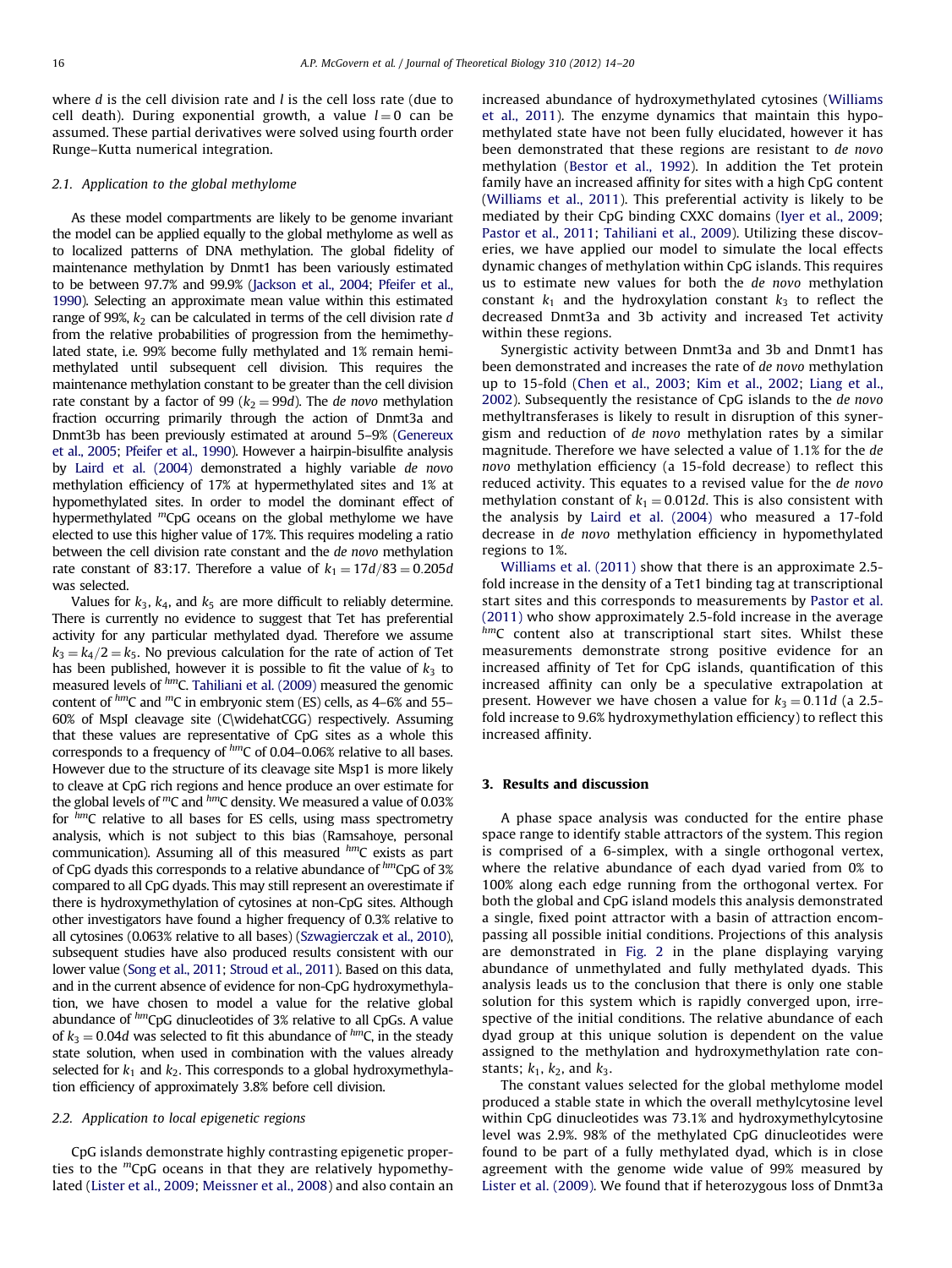<span id="page-3-0"></span>

Fig. 2. Phase portrait projections of the six-simplex phase space illustrating methylation changes in a cell population with fully functional epigenetic enzymes. Multiple trajectories for varying initial values of relative abundance of CpG/GpC and  ${}^mCpG/GpC^m$  are demonstrated to fall into a single fixed point attractor (arrows) for both (a) the global model and (b) the CpG island model application.

or Dnmt3b is modeled (by a 25% reduction in the de novo methylation efficiency) the effect is a minimal decrease of global methylation levels to 67.2%. The combined effect of heterozygous loss of both Dnmt3a and Dnmt3b is expected to reduce the de novo methylation efficiency by around 50%. This causes a more significant reduction in global methylation levels to 58.0% as illustrated in Fig. 3a. [Ley et al. \(2010\)](#page-5-0) performed an analysis of methylation levels on genomic DNA from AML patients with heterozygous inactivating mutations of Dnmt3a. In these cells they demonstrated hypomethylation at a small number of discrete locations but were unable to demonstrate a statistically significant reduction in global methylation levels when compared with wild type samples. This is fully consistent with our analysis showing a minimal change in global methylation levels due to Dnmt3a heterozygousity. Contrastingly, a double knockout of Dnmt3a and Dnmt3b is likely to produce a value of  $k_1 \approx 0$  for de novo methylation, with a large accompanying decline in global methylation (Fig. 3a). ES cells containing targeted homozygous knockouts of both the Dnmt3a and Dnmt3b genes have been



Fig. 3. The effects of homozygous and heterozygous loss of the Dnmt enzymes on the genome wide abundance of unmethylated CpG (dashed), methylated CpG (solid) and hydroxymethylated CpG (dotted). (a) Initially wild type dyad abundances are perturbed by heterozygous loss of both Dnmt3a and Dnmt3b after 100 cell divisions and homozygous loss of the same after 2000 cell divisions. (b) Initially wild type dyad abundances are perturbed by heterozygous loss of Dnmt1 after 100 cell divisions and homozygous loss after 2000 cell divisions.

produced ([Okano et al., 1999\)](#page-5-0) and these have been shown to progressively lose methylation over serial passaging until they are profoundly hypomethylated cells containing less than 1% methylated CpGs [\(Jackson et al., 2004](#page-5-0)). [Chen et al. \(2003\)](#page-5-0) also demonstrate progressive loss of methylation in double knockout of Dnmt3a and Dnmt3b ES cells with almost no residual methylation after five months of serial passaging. This protracted loss of methylation is also consistent with our analysis. Furthermore [Chen et al. \(2003\)](#page-5-0) demonstrate, after restoration of Dnmt3a/3b function in these ES cells, the return to normal methylation levels after a further four weeks of passaging. Modeling the restoration of Dnmt3a/3b function in double knockouts produced a return to normal methylation levels after 500–1000 cell divisions, consistent with this analysis (data not shown).

With regard to the maintenance methyltransferase Dnmt1, our model shows that a 50% loss in enzyme activity  $(k_2 = 1d)$ produces a rapid reduction in global methylation levels to 14.7%. Complete loss of enzyme activity as caused by homozygous knockout of Dnmt1 genes (reduction of the maintenance methylation constant to  $k_2 \approx 0$ ) results in reduction of the global methylation level to 8.2% (Fig. 3b). This low level methylation is comprised entirely of hemimethylated dyads due to the de novo methyltransferase activity of Dnmt3a and Dnmt3b. Some residual maintenance methylation is to be expected however as Dnmt3a and Dnmt3b have the same propensity for methylating hemimethylated dyads as unmethylated dyads ([Latham et al., 2008\)](#page-5-0). Subsequently, even with a complete knockout of Dnmt1, a residual non-zero value of  $k<sub>2</sub>$  for maintenance methylation is to be expected. Assuming Dnmt3a/3b has half the propensity for methylating hemimethylated dyad as unmethylated dyads a residual efficiency for maintenance methylation of 8.5% should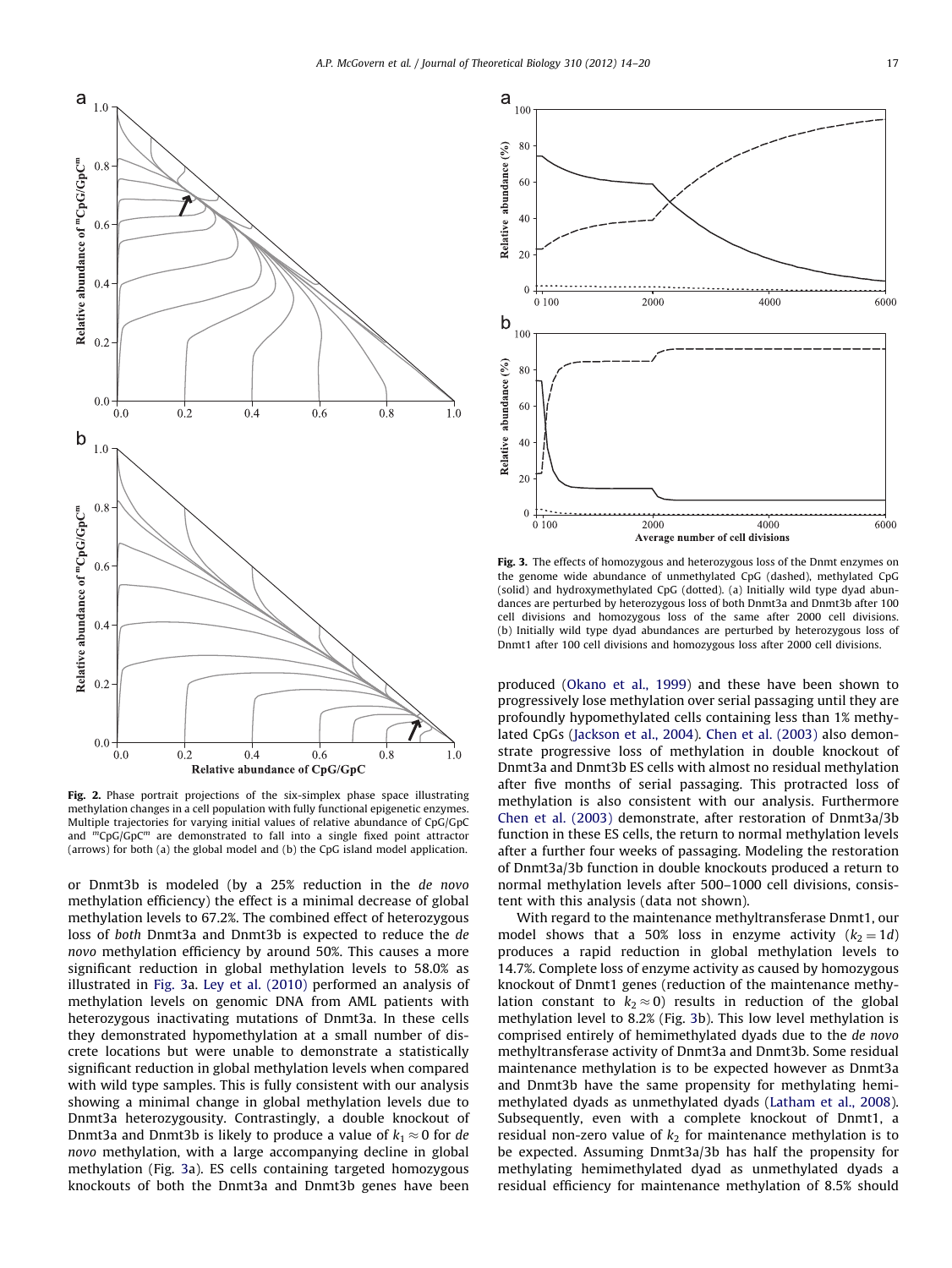

Fig. 4. Projected effects of perturbation Dnmt3, Dnmt1 and Tet activity on the genome wide abundance of unmethylated CpG (dashed), methylated CpG (solid) and hydroxymethylated CpG (dotted). The estimated values for wild type ES cells are demonstrated by the vertical gray line.

be used to represent this residual activity. This value is selected to be half the value of the de novo methylation efficiency as there are half the number of unmethylated CpGs in hemimethylated dyads. This results in a steady state methylation level of 8.8% as expected for a complete Dnmt1 knockout. Such experiments have been performed in ES cells by targeted knockout of the gene ([Jackson](#page-5-0) [et al., 2004;](#page-5-0) [Ramsahoye et al., 2000](#page-5-0)) and these have revealed a residual global methylation level of approximately 20%. It is possible that this higher than expected level is due to upregulation of de novo methyltransferase activity in Dnmt1 knockout cells. Indeed, a two-fold increase in de novo methylation was found to produce this residual level of methylation. With regard to heterozygous loss of Dnmt1 we are unable to know whether this leads to a 50% reduction in maintenance methylation efficiency. It seems likely that there is excess Dnmt1 in order to facilitate high maintenance methylation efficiency and indeed halving the maintenance methylation constant  $(k_2 = 49d)$  only reduces the methylation efficiency to 98%. This was found to cause only a 5% reduction in global methylation levels. [Howell](#page-5-0) [et al. \(2001\)](#page-5-0) found that heterozygous mutations of Dnmt1 in murine ES cells displayed near-normal methylation patterns, but that their progeny were hypomethylated at a few discrete loci, consistent with this analysis. Mice generated to express Dnmt1 at around 10% of normal levels, exhibit marked hypomethylation ([Gaudet et al., 2003](#page-5-0)), also consistent with our model. The effects of varying enzyme activity are illustrated in Fig. 4.

The small, but non-zero, value of  $k_3$ , reflecting the aggregate activity of the Tet protein family, has a significant impact on the relative abundance of methylation. Reduction of the value of the hydroxymethylation constant  $k_3$  below 0.04d results in an approximately linear increase in overall methylation level, primarily through an increase in the proportion of fully methylated dyads. Mutations of Idh1/2 are likely to have a significant impact on the value of  $k_3$  via the generation of hydroxygluterate which antagonizes Tet activity. Our model predicts that this will generate a significant increase in global methylation levels, an effect demonstrated by [Figueroa et al. \(2010\)](#page-5-0) and [Turcan et al. \(2012\).](#page-6-0) Interestingly, [Ko et al. \(2011\)](#page-5-0) have shown that Tet2 mutated AML samples frequently contain aberrant hypomethylation rather than hypermethylation at differentially methylated CpG sites. We believe that this might be the consequence of clonal expansion of hypomethylated leukemic cells with selective proliferative growth advantage. Alternatively, loss of Tet2 function in myeloid cells may reactivate a stem cell-like state characterized by generalized hypomethylation and consequent genomic instability ([Ehrlich, 2009](#page-5-0); [Lengauer, 2003](#page-5-0)). Of relevance in this regard is the fact that hypomorphic Dnmt1 mutations, that result in hypomethylation, lead to skewed hematopoietic differentiation towards myeloerythroid lineages ([Broske et al., 2009](#page-5-0)).

The CpG island application of the model predicts a methylcytosine level within CpG dinucleotides of 16.2% and a hydroxymethylcytosine

level of 2.4%. This is a 63.5% reduction in the abundance of methylcytosine when compared to the  ${}^mCpG$  oceans, broadly predicted by the global model. This demonstrates that the combination of reduced de novo methylation activity and increased Tet activity at these sites effectively induces hypomethylation. As discussed, the selected 2.5-fold increase in the selected value of the hydroxmethylation constant  $k_3$  is an approximate extrapolation from the existing data. Fig. 4 demonstrates that increasing Tet activity leads to a significant increase in the proportion of unmethylated dinucleotides. In other words, hydroxylation of methylated cytosines by Tet family proteins provides a highly efficient way of achieving genomic demethylation. This implies that no active method of demethylation is required. However, the recent discovery that Tet enzymes can further oxidize 5hmC into the higher oxidation substituents 5-formylcytosine and 5-carboxylcytosine provides a possible mechanism whereby demethylation of DNA can occur, possibly involving base excision repair by thymine–DNA glycosylase [\(He et al., 2011](#page-5-0); [Ito et al.,](#page-5-0) [2011\)](#page-5-0). Clearly this could be incorporated into a future revision of our model, however we suggest that this is unlikely to have any significant impact on the methylation dynamics as the relative abundance of these higher oxidation substituents is small [\(He et al.,](#page-5-0) [2011;](#page-5-0) [Ito et al., 2011](#page-5-0)).

Inevitably the model presented here has several limitations. A number of factors not incorporated into the model indirectly influence DNA methylation levels, including histone modification and chromatin accessibility. These factors limit the ability of the Dnmt methyltransferase enzymes to act on the DNA bases. The model here utilizes globally measured levels of maintenance methylation fidelity and de novo methylation activity levels for ES cells, which therefore indirectly accounts for these factors. Any significant change in these factors extrinsic to the model, however, requires revised values for these methylation activity levels to be input into the model. Furthermore, the activity of Dnmt3a/ 3b/3L, Dnmt1, and Tet1/2/3 vary between cell types. The model here uses enzyme activity levels measured for ES cells but could be extended to other cell types, where these levels are also known or can be estimated, as the model compartments are invariant between cell types.

## 4. Conclusions

Our model demonstrates that levels of methylation and hydroxymethylation within genomic DNA are determined by the relative activity of the Dnmt and Tet family proteins. This results in a unique stable solution rather than multiple solutions despite regional variation of methylation and hydroxymethylation throughout the genome. These variable levels are maintained by preferential affinity of these proteins for different genomic locations, in particular reduced activity of Dnmt3a/3b/3L and increased activity of the Tet proteins at CpG rich regions. This finding is in contrast to previous modeling attempts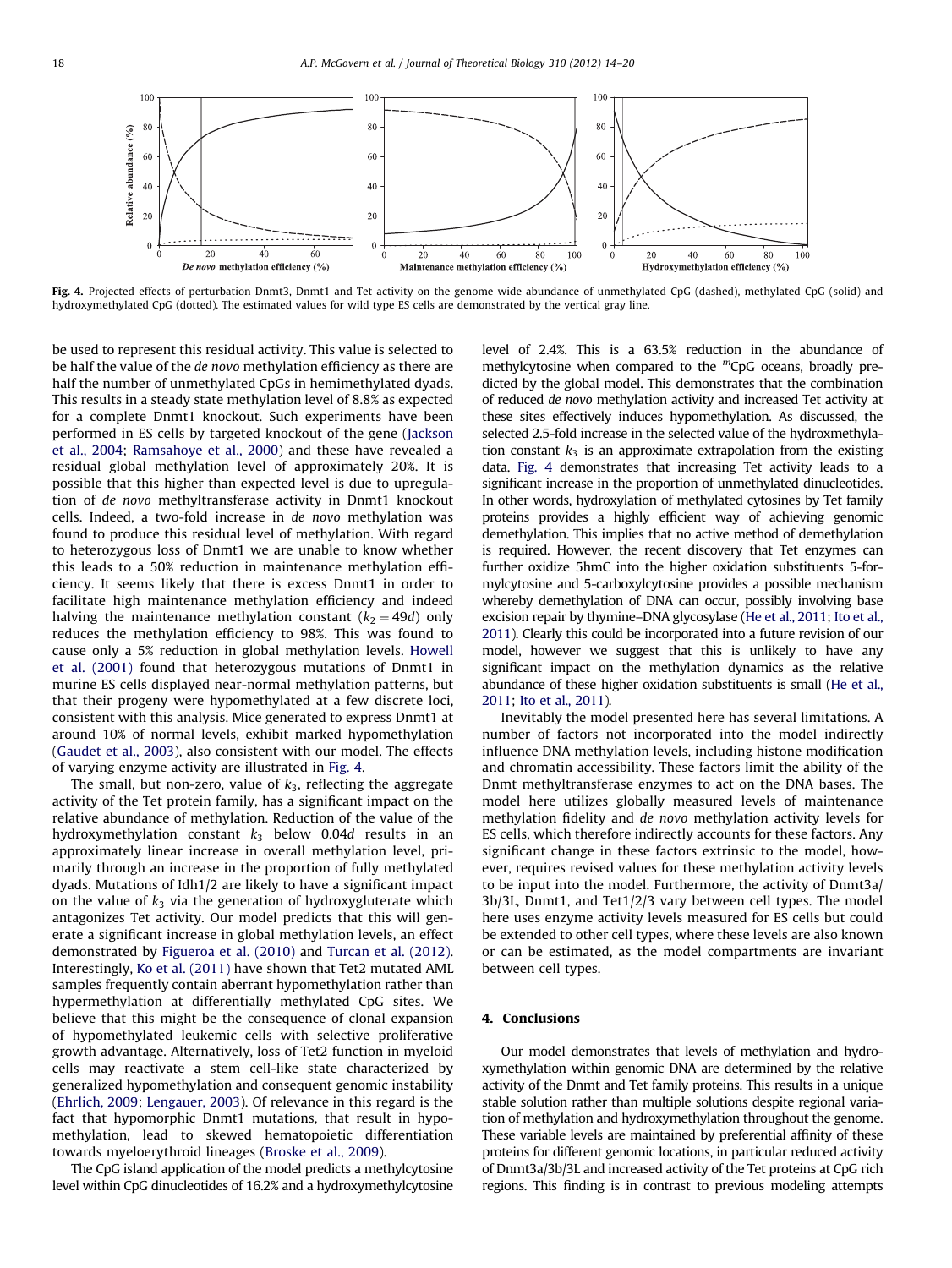<span id="page-5-0"></span>where a metastable hypomethylated state was found to coexist with a hypermethylated state (Sontag et al., 2006). The model is also able to accurately predict the effects of inactivating heterozygous and homozygous mutations in the Dnmt3a, Dnmt3b, and Dnmt1 genes in ES cells. Furthermore, our model demonstrates that the combination of decreased Dnmt3a/3b/3L activity coupled to increased Tet activity at CpG rich regions provides a highly efficient means of causing local demethylation. This implies that no active means of demethylation is required by the cell to induce hypomethylation. We regard this as a major insight to emerge from our model.

We believe that our model has important relevance for understanding the biology of DNA methylation during processes of differentiation and oncogenesis. Murine ES cells lose approximately 50% of hydroxymethylcytosine upon withdrawal of leukemia inhibitory factor which leads to down-regulation of Tet family proteins, notably Tet1 [\(Tahiliani et al., 2009](#page-6-0)), although the importance of this with regard to differentiation is currently unknown. In the case of the preleukemic state found in MDS, inactivating mutations of Tet2 are the most commonly found recurrent mutation occurring in over 20% of cases (Bejar et al., 2011). In AML, inactivating mutations of Dnmt3a occur in 22% of de novo cases with enrichment amongst patients with intermediate-risk cytogenetic profiles where they are associated with an adverse outcome (Ley et al., 2010). Thus, Tet2 and Dnmt3a are involved in disease progression, via loss of function mutations, highlighting the importance of DNA methylation to leukemogenesis. What is intriguing is the fact that in the majority of cases these inactivating mutations of Tet2 and Dnmt3a cause functional haploinsufficiency suggesting that gene dosage and therefore enzyme activity is critically important. Our model provides a tool for understanding how differential activities of these enzymes affect DNA methylation. Not only is this important for understanding leukemogenesis but also for predicting the consequence of epigenetic therapies such as the hypomethylating agents 5-azacytidine and 5-aza-2'-deoxycytidine that are the first agents to demonstrate improved survival outcomes in MDS/AML.

### Acknowledgments

We would like to thank Drs. Helen Stewart, John Brewin and Gillian Horne (University of Sussex) and Dr. Bernard Ramsahoye (University of Edinburgh) for critical review of the manuscript and the Elimination of Leukaemia Fund who supported this work.

#### References

- Bejar, R., Stevenson, K., Abdel-Wahab, O., Galili, N., Nilsson, B., Garcia-Manero, G., Kantarjian, H., Raza, A., et al., 2011. Clinical effect of point mutations in myelodysplastic syndromes. N. Engl. J. Med. 364, 2496–2506.
- Bestor, T.H., Gundersen, G., Kolsto, A., Prydz, H., 1992. CpG islands in mammalian gene promoters are inherently resistant to de novo methylation. Genet. Anal. Tech. Appl. 9, 48–53.
- Bird, A., Taggart, M., Frommer, M., Miller, O.J., Macleod, D., 1985. A fraction of the mouse genome that is derived from islands of nonmethylated, CpG-rich DNA. Cell 40, 91–99.
- Broske, A.M., Vockentanz, L., Kharazi, S., Huska, M.R., Mancini, E., Scheller, M., Kuhl, C., Enns, A., et al., 2009. DNA methylation protects hematopoietic stem cell multipotency from myeloerythroid restriction. Nat. Genet. 41, 1207–1215.
- Chen, T., Ueda, Y., Dodge, J.E., Wang, Z., Li, E., 2003. Establishment and maintenance of genomic methylation patterns in mouse embryonic stem cells by Dnmt3a and Dnmt3b. Mol. Cell. Biol. 23, 5594–5605.
- Deaton, A.M., Bird, A., 2011. CpG islands and the regulation of transcription. Genes Dev. 25, 1010–1022.

Ehrlich, M., 2009. DNA hypomethylation in cancer cells. Epigenomics 1, 239–259.

- Fenaux, P., Mufti, G.J., Hellstrom-Lindberg, E., Santini, V., Finelli, C., Giagounidis, A., Schoch, R., Gattermann, N., et al., 2009. Efficacy of azacitidine compared with that of conventional care regimens in the treatment of higher-risk myelodysplastic syndromes: a randomised, open-label, phase III study. Lancet Oncol. 10, 223–232.
- Figueroa, M.E., Abdel-Wahab, O., Lu, C., Ward, P.S., Patel, J., Shih, A., Li, Y., Bhagwat, N., et al., 2010. Leukemic IDH1 and IDH2 mutations result in a

hypermethylation phenotype, disrupt TET2 function, and impair hematopoietic differentiation. Cancer Cell. 18, 553–567.

- Fryxell, K.J., Zuckerkandl, E., 2000. Cytosine deamination plays a primary role in the evolution of mammalian isochores. Mol. Biol. Evol. 17, 1371–1383.
- Gardiner-Garden, M., Frommer, M., 1987. CpG islands in vertebrate genomes. J. Mol. Biol. 196, 261–282.
- Gaudet, F., Hodgson, J.G., Eden, A., Jackson-Grusby, L., Dausman, J., Gray, J.W., Leonhardt, H., Jaenisch, R., 2003. Induction of tumors in mice by genomic hypomethylation. Science 300, 489–492.
- Genereux, D.P., Miner, B.E., Bergstrom, C.T., Laird, C.D., 2005. A populationepigenetic model to infer site-specific methylation rates from double-stranded DNA methylation patterns. Proc. Natl. Acad. Sci. USA 102, 5802–5807.
- He, Y.F., Li, B.Z., Li, Z., Liu, P., Wang, Y., Tang, Q., Ding, J., Jia, Y., et al., 2011. Tetmediated formation of 5-carboxylcytosine and its excision by TDG in mammalian DNA. Science 6047, 1303–1307.
- Howell, C.Y., Bestor, T.H., Ding, F., Latham, K.E., Mertineit, C., Trasler, J.M., Chaillet, J.R., 2001. Genomic imprinting disrupted by a maternal effect mutation in the Dnmt1 gene. Cell 104, 829–838.
- Ito, S., Shen, L., Dai, Q., Wu, S.C., Collins, L.B., Swenberg, J.A., He, C., Zhang, Y., 2011. Tet proteins can convert 5-methylcytosine to 5-formylcytosine and 5-carboxylcytosine. Science 6047, 1300–1303.
- Iyer, L.M., Tahiliani, M., Rao, A., Aravind, L., 2009. Prediction of novel families of enzymes involved in oxidative and other complex modifications of bases in nucleic acids. Cell. Cycle 8, 1698–1710.
- Jabbari, K., Bernardi, G., 2004. Cytosine methylation and CpG, TpG (CpA) and TpA frequencies. Gene 333, 143–149.
- Jackson, M., Krassowska, A., Gilbert, N., Chevassut, T., Forrester, L., Ansell, J., Ramsahoye, B., 2004. Severe global DNA hypomethylation blocks differentiation and induces histone hyperacetylation in embryonic stem cells. Mol. Cell. Biol. 24, 8862–8871.
- Kim, G.D., Ni, J., Kelesoglu, N., Roberts, R.J., Pradhan, S., 2002. Co-operation and communication between the human maintenance and de novo DNA (cytosine-5) methyltransferases. EMBO J. 21, 4183–4195.
- Ko, M., Huang, Y., Jankowska, A.M., Pape, U.J., Tahiliani, M., Bandukwala, H.S., An, J., Lamperti, E.D., et al., 2011. Impaired hydroxylation of 5-methylcytosine in myeloid cancers with mutant TET2. Nature 468, 839–843.
- Laird, C.D., Pleasant, N.D., Clark, A.D., Sneeden, J.L., Hassan, K.M., Manley, N.C., Vary Jr., J.C., Morgan, T., et al., 2004. Hairpin-bisulfite PCR: assessing epigenetic methylation patterns on complementary strands of individual DNA molecules. Proc. Natl. Acad. Sci. USA 101, 204–209.
- Lander, E.S., Linton, L.M., Birren, B., Nusbaum, C., Zody, M.C., Baldwin, J., Devon, K., Dewar, K., et al., 2001. Initial sequencing and analysis of the human genome. Nature 409, 860–921.
- Latham, T., Gilbert, N., Ramsahoye, B., 2008. DNA methylation in mouse embryonic stem cells and development. Cell. Tissue Res. 331, 31–55.
- Lengauer, C., 2003. Cancer. An unstable liason. Science 300, 442.
- Ley, T.J., Ding, L., Walter, M.J., McLellan, M.D., Lamprecht, T., Larson, D.E., Kandoth, C., Payton, J.E., et al., 2010. DNMT3A mutations in acute myeloid leukemia. N. Engl. J. Med. 363, 2424–2433.
- Liang, G., Chan, M.F., Tomigahara, Y., Tsai, Y.C., Gonzales, F.A., Li, E., Laird, P.W., Jones, P.A., 2002. Cooperativity between DNA methyltransferases in the maintenance methylation of repetitive elements. Mol. Cell. Biol. 22, 480–491.
- Lister, R., Pelizzola, M., Dowen, R.H., Hawkins, R.D., Hon, G., Tonti-Filippini, J., Nery, J.R., Lee, L., et al., 2009. Human DNA methylomes at base resolution show widespread epigenomic differences. Nature 462, 315–322.
- Meissner, A., Mikkelsen, T.S., Gu, H., Wernig, M., Hanna, J., Sivachenko, A., Zhang, X., Bernstein, B.E., et al., 2008. Genome-scale DNA methylation maps of pluripotent and differentiated cells. Nature 454, 766–770.
- Okano, M., Bell, D.W., Haber, D.A., Li, E., 1999. DNA methyltransferases Dnmt3a and Dnmt3b are essential for de novo methylation and mammalian development. Cell 99, 247–257.
- Pastor, W.A., Pape, U.J., Huang, Y., Henderson, H.R., Lister, R., Ko, M., McLoughlin, E.M., Brudno, Y., et al., 2011. Genome-wide mapping of 5-hydroxymethylcytosine in embryonic stem cells. Nature 473, 394–397.
- Pfeifer, G.P., Steigerwald, S.D., Hansen, R.S., Gartler, S.M., Riggs, A.D., 1990. Polymerase chain reaction-aided genomic sequencing of an X chromosomelinked CpG island: methylation patterns suggest clonal inheritance, CpG site autonomy, and an explanation of activity state stability. Proc. Natl. Acad. Sci. USA 87, 8252–8256.
- Ramsahoye, B.H., Biniszkiewicz, D., Lyko, F., Clark, V., Bird, A.P., Jaenisch, R., 2000. Non-CpG methylation is prevalent in embryonic stem cells and may be mediated by DNA methyltransferase 3a. Proc. Natl. Acad. Sci. USA 97, 5237–5242.
- Sharma, S., Kelly, T.K., Jones, P.A., 2010. Epigenetics in cancer. Carcinogenesis 31, 27–36.
- Song, C.X., Szulwach, K.E., Fu, Y., Dai, Q., Yi, C., Li, X., Li, Y., Chen, C.H., et al., 2011. Selective chemical labeling reveals the genome-wide distribution of 5-hydroxymethylcytosine. Nat. Biotechnol. 29, 68–72.
- Sontag, L.B., Lorincz, M.C., Georg Luebeck, E., 2006. Dynamics, stability and inheritance of somatic DNA methylation imprints. J. Theor. Biol. 242, 890–899.
- Stroud, H., Feng, S., Morey Kinney, S., Pradhan, S., Jacobsen, S.E., 2011. 5- Hydroxymethylcytosine is associated with enhancers and gene bodies in human embryonic stem cells. Genome Biol. 12, R54.
- Szwagierczak, A., Bultmann, S., Schmidt, C.S., Spada, F., Leonhardt, H., 2010. Sensitive enzymatic quantification of 5-hydroxymethylcytosine in genomic DNA. Nucleic Acids Res. 38, e181.